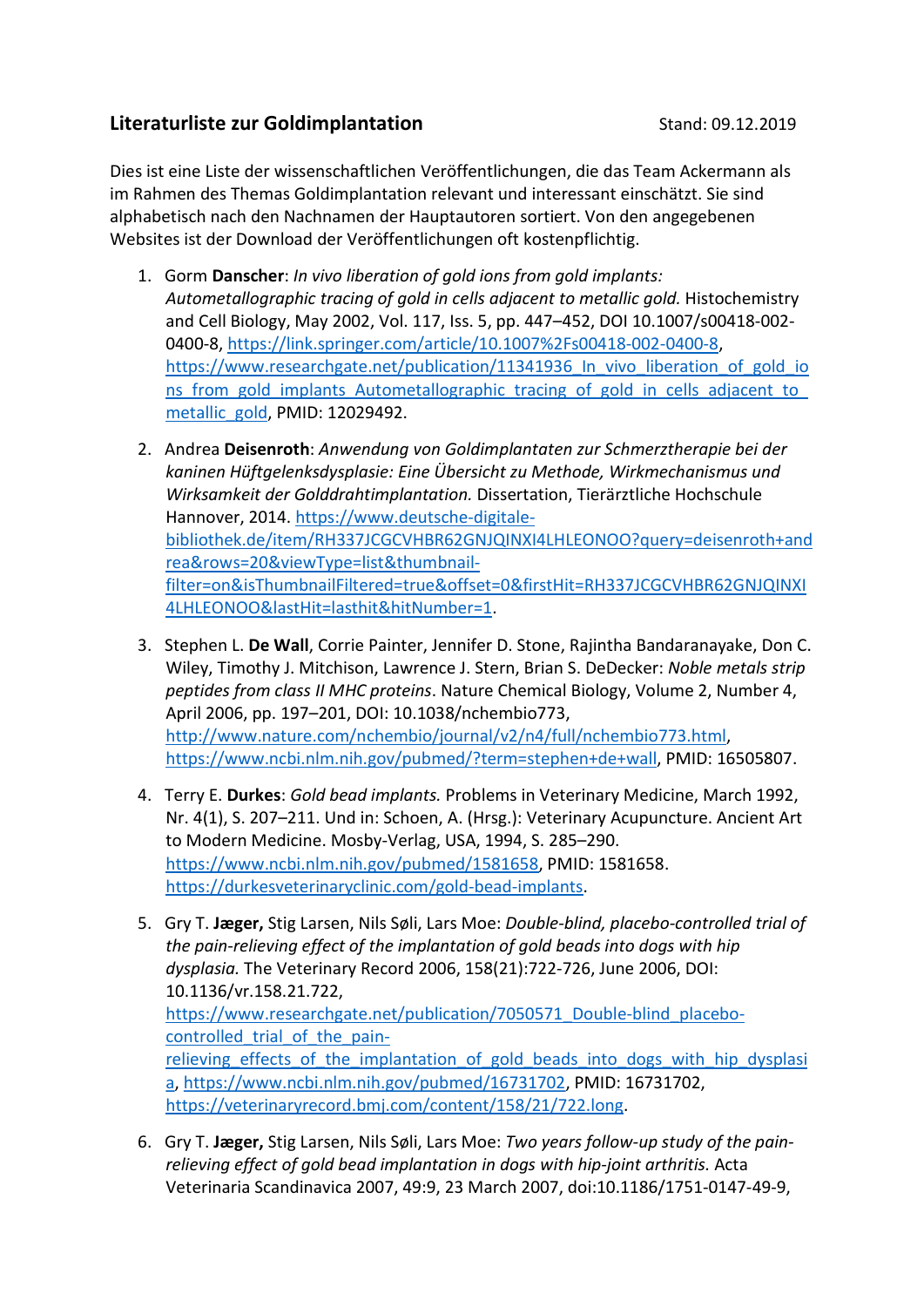https://actavetscand.biomedcentral.com/articles/10.1186/1751-0147-49-9, PMID: 17381835, PMCID: PMC1851017.

- 7. Hans Kryger Kjerkegaard, Ruth Kirkeby, Thorkild B. Christensen, Lise Schlünzen: Double-Blinded, Placebo-Controlled Trial of the Pain-Relieving Effect of Gold Bead Implantation on Cervical Osteoarthritis. Medical Acupuncture (2011) Vol. 23, Nr. 2, S. 87–91, https://www.liebertpub.com/doi/10.1089/acu.2010.0775.
- 8. Hans Kryger Kjerkegaard: Gold-Implantation. A New Method for Treating of Chronic Arthritic Pain. Tagungsband (Book of Abstracts), ICMART Congress 2005, Prag, S. 83– 84, http://www.icmart.org/files/icmart\_congress\_2005\_\_\_prague\_\_czech\_republic\_abst ract.pdf.
- 9. Hans Kryger Kjerkegaard: Gold implantation, a new method for treating chronic arthritic pain. ICMART Congress 2002, Edinburgh, United Kingdom, http://www.icmart.org/about-icmart/history/icmart-awards.html.
- 10. Jens Klitsgaard: Goldimplants, practical experience with 400 hipdysplasia cases in the dog. In: Proceedings of the Twenty-Second Annual International Congress on Veterinary Acupuncture. 5.–8. September 1996, Spiez/Schweiz; Hrsg. IVAS. 1996.
- 11. Oswald **Kothbauer**: Über die Implantation von Goldpartikeln zur therapeutischen Beeinflussung von schmerzhaften Prozessen im Hüftgelenksbereich von Hunden – dargestellt an drei Fallbeispielen. Tierärztliche Monatsschrift 1997; 84:47–52.
- 12. Oswald Kothbauer, M. Steingassner: Goldimplantationen: Ein elektrophysikalisches Phänomen zur Therapie von schmerzhaften Gelenkserkrankungen bei Tieren. Deutsche Zeitschrift für Akupunktur, Jan. 2010, Vol. 53, Issue 1, pp. 54–58, https://link.springer.com/article/10.1016/j.dza.2010.01.009, https://www.sciencedirect.com/science/article/pii/S041564121000010X?via%3Dihu b.
- 13. Agnete Larsen, Kristian Kolind, Dan Sonne Pedersen, Peter Doering, Mie Østergaard Pedersen, Gorm Danscher, Milena Penkowa, Meredin Stoltenberg: Gold ions bioreleased from metallic gold particles reduce inflammation and apoptosis and increase the regenerative responses in focal brain injury. Histochemistry and Cell Biology, Oct. 2008, Nr. 130, S. 681–692, DOI: 10.1007/s00418-008-0448-1, https://link.springer.com/article/10.1007/s00418-008-0448-1, PMID: 18542984.
- 14. Kirsten Nejrup, Niels de Fine Olivarius, Judith L. Jacobsen, Volkert Siersma: Randomised controlled trial of extraarticular gold bead implantation for treatment of knee osteoarthritis: a pilot study. Clinical Rheumatology, Nov. 2008, Nr. 27, S. 1363– 1369, DOI: 10.1007/s10067-008-0918-9, https://link.springer.com/article/10.1007%2Fs10067-008-0918-9, PMID: 18500437.
- 15. Mie Østergaard Pedersen, Agnete Larsen, Dan Sonne Pedersen, Meredin Stoltenberg, Milena Penkova: Metallic gold treatment reduces proliferation of inflammatory cells, increases expression of VEGF and FGF, and stimulates cell proliferation in the subventricular zone following experimental traumatic brain injury. Histology and Histopathology (2009) Vol. 24, Nr. 5, S. 573–586, http://www.hh.um.es/Abstracts/Vol\_24/24\_5/24\_5\_573.htm.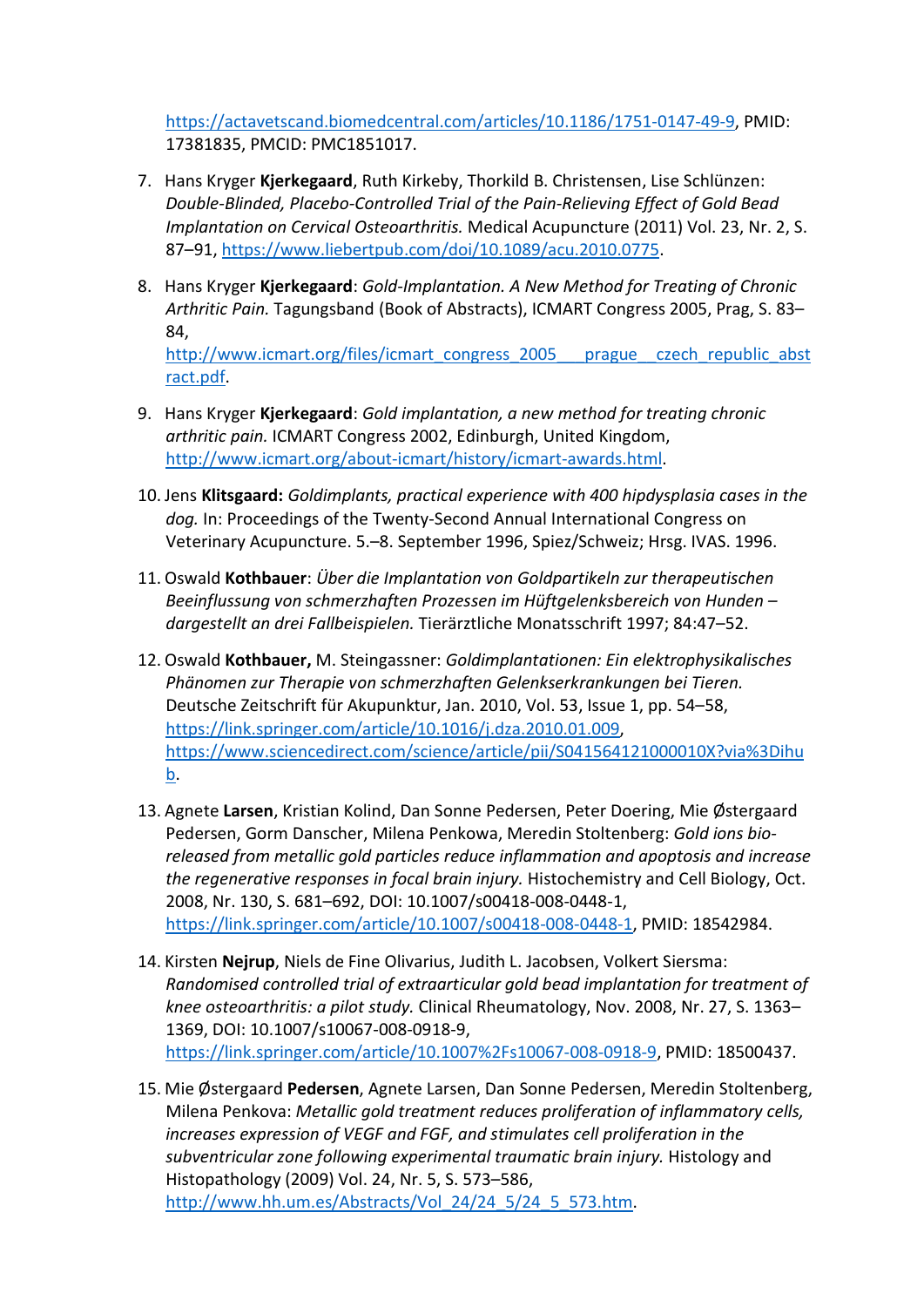16. Mie Østergaard Pedersen, Agnete Larsen, S. P. Pedersen, Meredin Stoltenberg, Milena Penkowa: Metallic gold reduces TNF $\alpha$  expression, oxidative DNA damage and pro-apoptotic signals after experimental brain injury. Brain Research, May 2009, Vol. 1271, S. 103–113,

https://www.sciencedirect.com/science/article/pii/S0006899309005666.

- 17. Helene F. Rosenberg: All that glitters may be HMGB1: an interview with Dr. Ulf Andersson. Journal of Leukocyte Biology, Volume 83, Issue 1, January 2008, pp. 39– 40, doi:10.1189/jlb.1307323, https://jlb.onlinelibrary.wiley.com/doi/10.1189/jlb.1307323, https://www.ncbi.nlm.nih.gov/pubmed/17965336, PMID: 17965336.
- 18. Oliver Seifert, Andreas Matussek, Florence Sjögren, Robert Geffers, Chris D. Anderson: Gene expression profiling of macrophages: Implications for an immunosuppressive effect of dissolucytotic gold ions. Journal of Inflammation, Nov. 2012, Nr. 9(1):43, DOI: 10.1186/1476-9255-9-43, https://journalinflammation.biomedcentral.com/articles/10.1186/1476-9255-9-43, https://www.ncbi.nlm.nih.gov/pmc/articles/PMC3526405, PMID: 23140489, PMCID: PMC3526405.
- 19. A. Thoresen: A New Method of Placing Gold Implants to Treat Hip Dysplasia in Dogs. In: Proceedings of the Twenty-Second Annual International Congress on Veterinary Acupuncture. 5–8 September 1996, Spiez/Schweiz; Hrsg. IVAS. 1996, https://www.ivas.org.
- 20. Claudia Winkler: Vergleichende Untersuchungen von röntgenologischen sowie arthroskopischen Befunden am Hüftgelenk des Hundes. Dissertation an der Klinik für Kleintiere der Tierärztlichen Hochschule Hannover, 2008, https://www.deutschedigitale-bibliothek.de/item/LPIUAE7QL72RCU4IR4XZ7NE7WMSOIOXD.
- 21. Jian-Ping Yang, Jocelyn P. Merin, Tatsunori Nakano, Tetsuji Kato, Yukio Kitade, Takashi Okamoto: Inhibition of the DNA-binding activity of NF-κB by gold compounds in vitro. FEBS<sup>1</sup> Letters, Vol. 361, Iss. 1, March 1995, pp. 89–96, https://febs.onlinelibrary.wiley.com/doi/abs/10.1016/0014-5793%2895%2900157- 5?sid=nlm%3Apubmed, https://www.ncbi.nlm.nih.gov/pubmed/7890047, PMID: 7890047.
- 22. Kasra Zainali, Gorm Danscher, Thomas Jakobsen, Stig S. Jakobsen, Jørgen Baas, Per Møller, Joan E. Bechtold, Kjeld Soballe: Effects of gold coating on experimental implant fixation. Journal of Biomedical Materials Research A, Jan. 2009, Vol. 88, S. 274–280, DOI: 10.1002/jbm.a.31924, https://www.pubmed.de/gateway/nlmpubmed, PMID: 18335533, PMCID: PMC3678978.
- 23. Cecilia K. Zetterström, Weiwen Jiang, Heidi Wähämaa, Therese Östberg, Ann-Charlotte Aveberger, Hanna Schierbeck, Michael T. Lotze, Ulf Andersson, David S. Pisetsky, Helena Erlandsson Harris: Pivotal Advance: Inhibition of HMGB1 nuclear translocation as a mechanism for the anti-rheumatic effects of gold sodium thiomalate. Journal of Leukocyte Biology (2008) Vol. 83, Iss. 1, Jan. 2008, S. 31–38, DOI: 10.1189/jlb.0507323,

 $1$  FEBS = Federation of European Biochemical Societies.